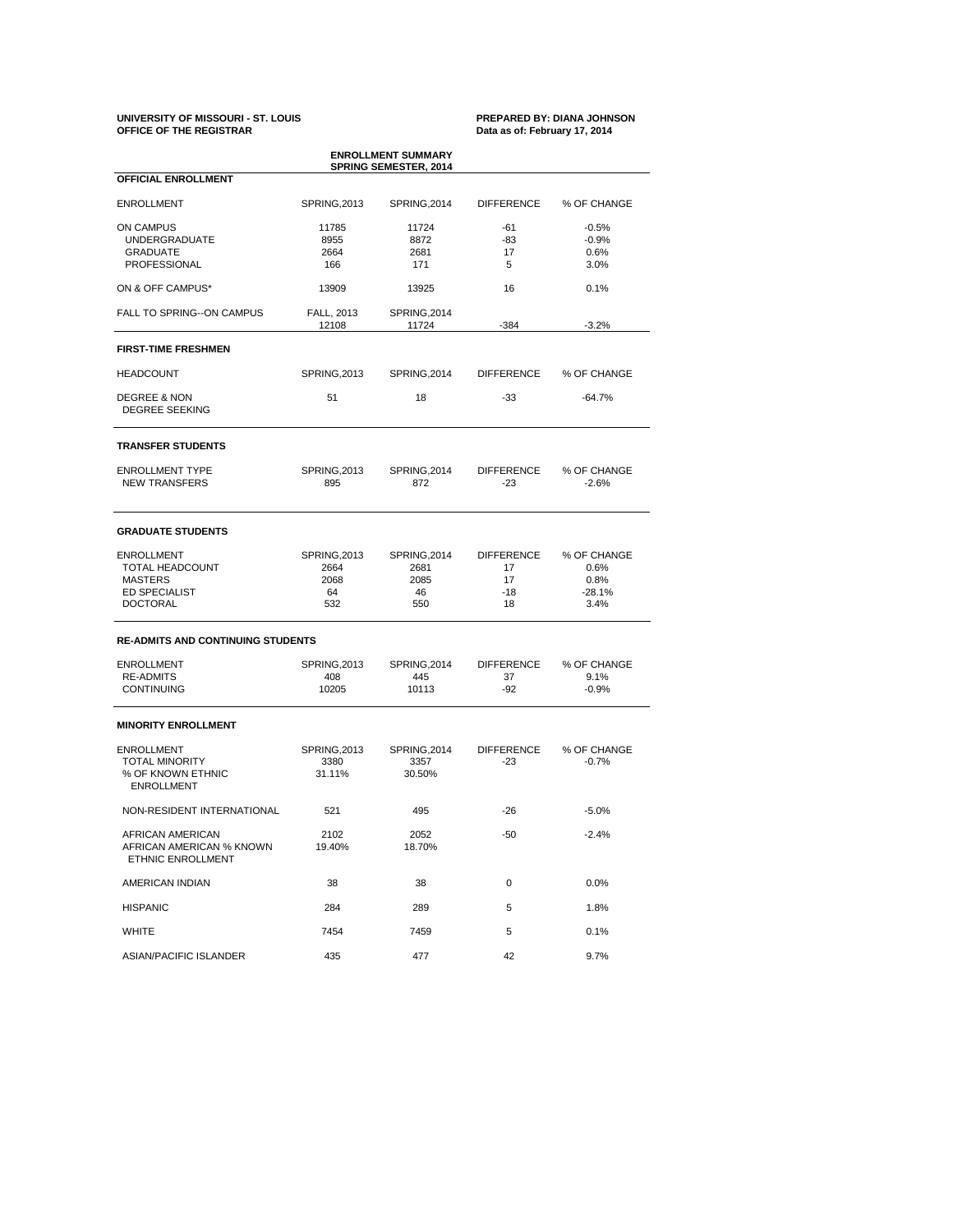## **ENROLLMENT SUMMARY - continued**

| <b>WOMEN</b>                                  | <b>SPRING, 2013</b> | <b>SPRING.2014</b> | <b>DIFFERENCE</b> | % OF CHANGE |  |  |  |  |  |
|-----------------------------------------------|---------------------|--------------------|-------------------|-------------|--|--|--|--|--|
| <b>UNDERGRADUATE</b>                          | 5091                | 5048               | $-43$             | $-0.8%$     |  |  |  |  |  |
| <b>GRADUATE</b>                               | 1730                | 1787               | 57                | 3.3%        |  |  |  |  |  |
| <b>PROFESSIONAL</b>                           | 104                 | 113                | 9                 | 8.7%        |  |  |  |  |  |
| TOTAL                                         | 6925                | 6948               | 23                | 0.3%        |  |  |  |  |  |
| <b>MEN</b>                                    | <b>SPRING, 2013</b> | SPRING, 2014       | <b>DIFFERENCE</b> | % OF CHANGE |  |  |  |  |  |
| <b>UNDERGRADUATE</b>                          | 3864                | 3824               | $-40$             | $-1.0%$     |  |  |  |  |  |
| <b>GRADUATE</b>                               | 934                 | 894                | $-40$             | $-4.3%$     |  |  |  |  |  |
| <b>PROFESSIONAL</b>                           | 62                  | 58                 | $-4$              | $-6.5%$     |  |  |  |  |  |
| <b>TOTAL</b>                                  | 4860                | 4776               | $-84$             | $-1.7%$     |  |  |  |  |  |
| PERCENT OF TOTAL ENROLLMENT                   | <b>SPRING.2013</b>  | SPRING.2014        | <b>DIFFERENCE</b> | % OF CHANGE |  |  |  |  |  |
| <b>WOMEN</b>                                  | 59%                 | 59%                | 0%                | 0.0%        |  |  |  |  |  |
| <b>MEN</b>                                    | 41%                 | 41%                | 0%                | 0.0%        |  |  |  |  |  |
| <b>CREDIT HOURS AND FULL-TIME EQUIVALENCY</b> |                     |                    |                   |             |  |  |  |  |  |
| <b>CREDIT HOURS</b>                           | <b>SPRING, 2013</b> | SPRING, 2014       | <b>DIFFERENCE</b> | % OF CHANGE |  |  |  |  |  |
| <b>ON CAMPUS</b>                              | 115721              | 116420             | 699               | 0.6%        |  |  |  |  |  |
| <b>RESIDENCE CENTERS</b>                      | 1641                | 2656               | 1015              | 61.9%       |  |  |  |  |  |
| <b>VIDEO CREDIT</b>                           | $\Omega$            | 0                  | $\Omega$          | <b>NA</b>   |  |  |  |  |  |
| ON CAMPUS TOTAL                               | 115721              | 116420             | 699               | 0.6%        |  |  |  |  |  |
| FULL-TIME EQUIVALENCY                         | <b>SPRING.2013</b>  | SPRING, 2014       | <b>DIFFERENCE</b> | % OF CHANGE |  |  |  |  |  |
| <b>ON CAMPUS</b>                              | 8146.3              | 8100.7             | $-45.6$           | $-0.6%$     |  |  |  |  |  |
| <b>FULL-TIME STATUS</b>                       | <b>SPRING, 2013</b> | SPRING, 2014       | <b>DIFFERENCE</b> | % OF CHANGE |  |  |  |  |  |
| <b>WOMEN</b>                                  | 3806                | 3775               | $-31$             | $-0.8%$     |  |  |  |  |  |

MEN 2796 2784 -12 -0.4%

PART-TIME STATUS SPRING,2013 SPRING,2014 DIFFERENCE % OF CHANGE WOMEN 3119 3173 54 1.7% 9 PART-TIME STATUS SPRING,2013 SPRING,2014 DIFFERENCE % OF CHANGE<br>
WOMEN 3119 3119 3173 54 1.7%<br>
MEN 2064 1992 -72 -3.5%